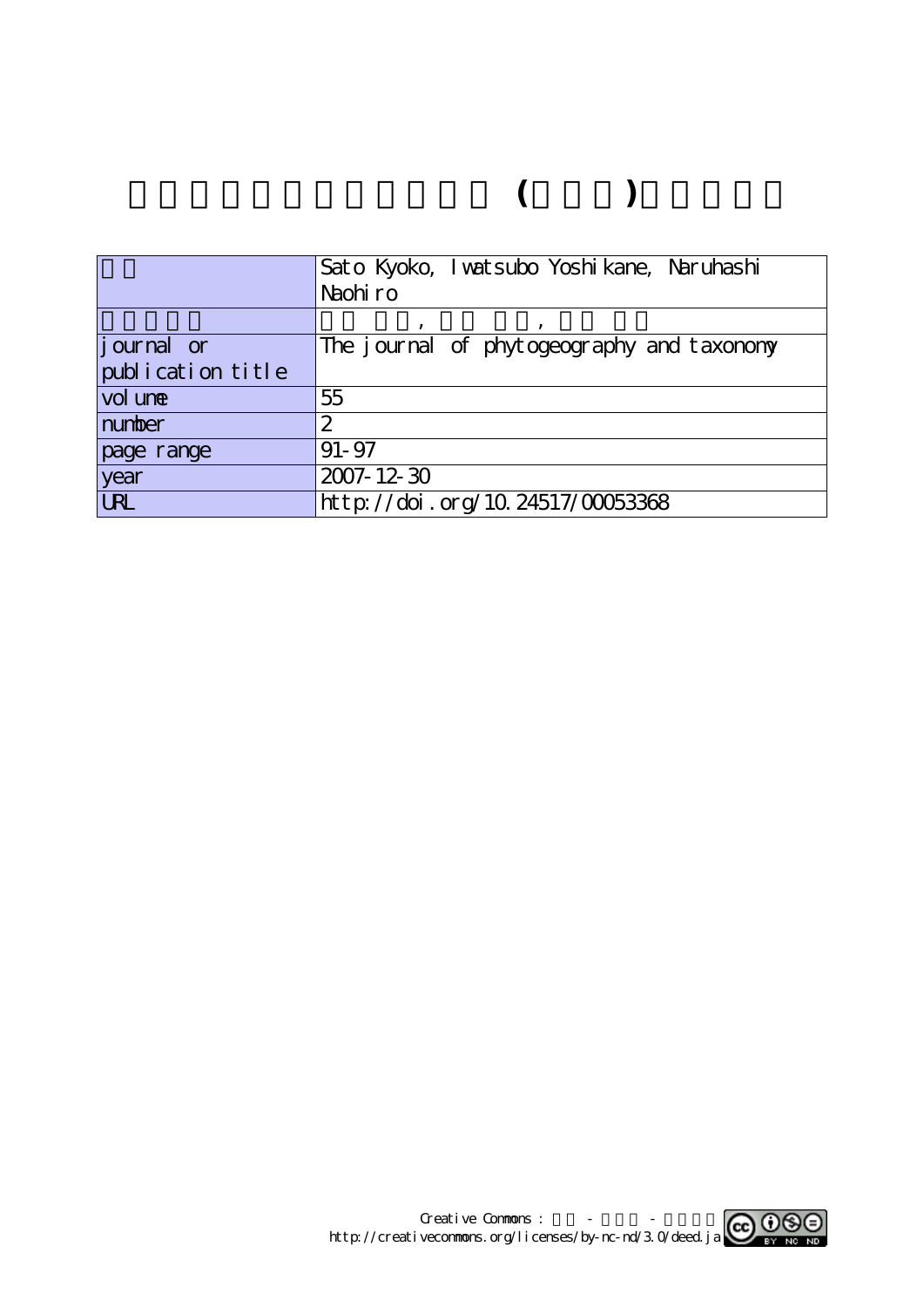## Kyoko Sato, Yoshikane Iwatsubo and Naohiro Naruhashi : **Distribution pattern of** *Taraxacum officinale***(Asteraceae) polyploid forms on Tanegashima Island, Japan**

Graduate School of Science and Engineering, University of Toyama, Gofuku 3190, Toyama 930**―**8555, Japan

The perennial herb *Taraxacum officinale* Weber is an invasive cosmopolitan species that thrives on the plains and mountains of Japan. Natural hybrids between naturalized triploid *T*. *officinale* and native diploid *Taraxacum* of the section *Mongolica* have also been reported in Japan**(**Morita 1988 ; Watanabe, Maruyama et al. 1997;Watanabe, Ogawa, Naito et al.1997; Watanabe, Ogawa, Serizawa et al. 1997 ; Hamaguchi et al. 2000 ; Yamano et al. 2002 ; Shibaike and Morita 2002 ; Shibaike et al. 2005**)**. These hybrid plants are very similar morphologically to *T*. *officinale*, making it difficult to distinguish between the two types**(**Watanabe et al. 1997 a ; Shibaike and Morita 2002**)**. Because we are unable to distinguish between *T*. *officinale* and hybrids in the field, we have not attempted to discriminate between *T*. *officinale* and hybrids in this study, as well as in our previous cytological studies of the common dandelion**(**Sato et al. 2004, 2007**)**.

The genus *Taraxacum* has a basic chromosome number of x=8**(**Darlington and Wylie 1955**)**; the *T*. *officinale* species exists in di-, tri-, tetra-, penta-, and hexaploid forms, as well as in several aneuploid forms**(**Table 1**)**. In previous surveys, the triploid form was found in many sites throughout Japan**(**Miyaji 1932 ; Okabe 1951 ; Takemoto 1954, 1956, 1961 ; Sato et al. 2004, 2007**)**, whereas the tetraploid form was restricted to Toyama Prefecture in central Honshu **(**Sato et al. 2004, 2007**)**. Although *T*. *officinale* has been extensively studied cytologically, little is known about the distribution of the triploid and tetraploid forms throughout Japan.

In this study, we focused on the distribution pattern of triploid and tetraploid *T*. *officinale* on

Tanegashima Island, located in the south of Kyushu in southern Japan.

### **Materials and methods**

We collected a total of 56 *T*. *officinale* plants from 13 sites on Tanegashima Island**(**Table 2**)** and cultivated them in plastic pots in the experimental garden of the University of Toyama. Newly formed root tips were collected from the plants and pretreated with a 2.2 mM 8**―**hydroxyquinoline solution at room temperature for 1 to 1.5 h, then stored at approximately 5**℃** for 15 h. They were fixed in a mixture of glacial acetic acid and absolute ethyl alcohol**(**1:3**)**at room temperature for 1 h, macerated in 1 N hydrochloric acid at 60**℃** for 10 minutes, and then washed in tap water. Meristems of the root tips were stained in one drop of 1.5% lacto-propionic orcein on a glass slide and a common squash technique was applied to examine the chromosomes. Well-squashed cells were used for chromosome counts.

### **Results and discussion**

Chromosome numbers observed in the present study of *T*. *officinale* on Tanegashima Island are summarized in Table 2. We found only the triploid**(**2n=24 chromosomes**)**and the tetraploid**(**2n= 32 chromosomes**)**forms of the plant**(**Fig. 1**)**. Of 56 specimens examined, 50 plants**(**89.3%**)**were of the triploid form, which was found at every site, whereas 6 plants  $(10.7%)$  were of the tetraploid form, which was found at only three sites**(**Fig. 2**)**. These chromosome numbers are consistent with results reported in our previous studies of Japanese *T*. *officinale* distributed in Toyama Prefecture, central Honshu**(**Sato et al.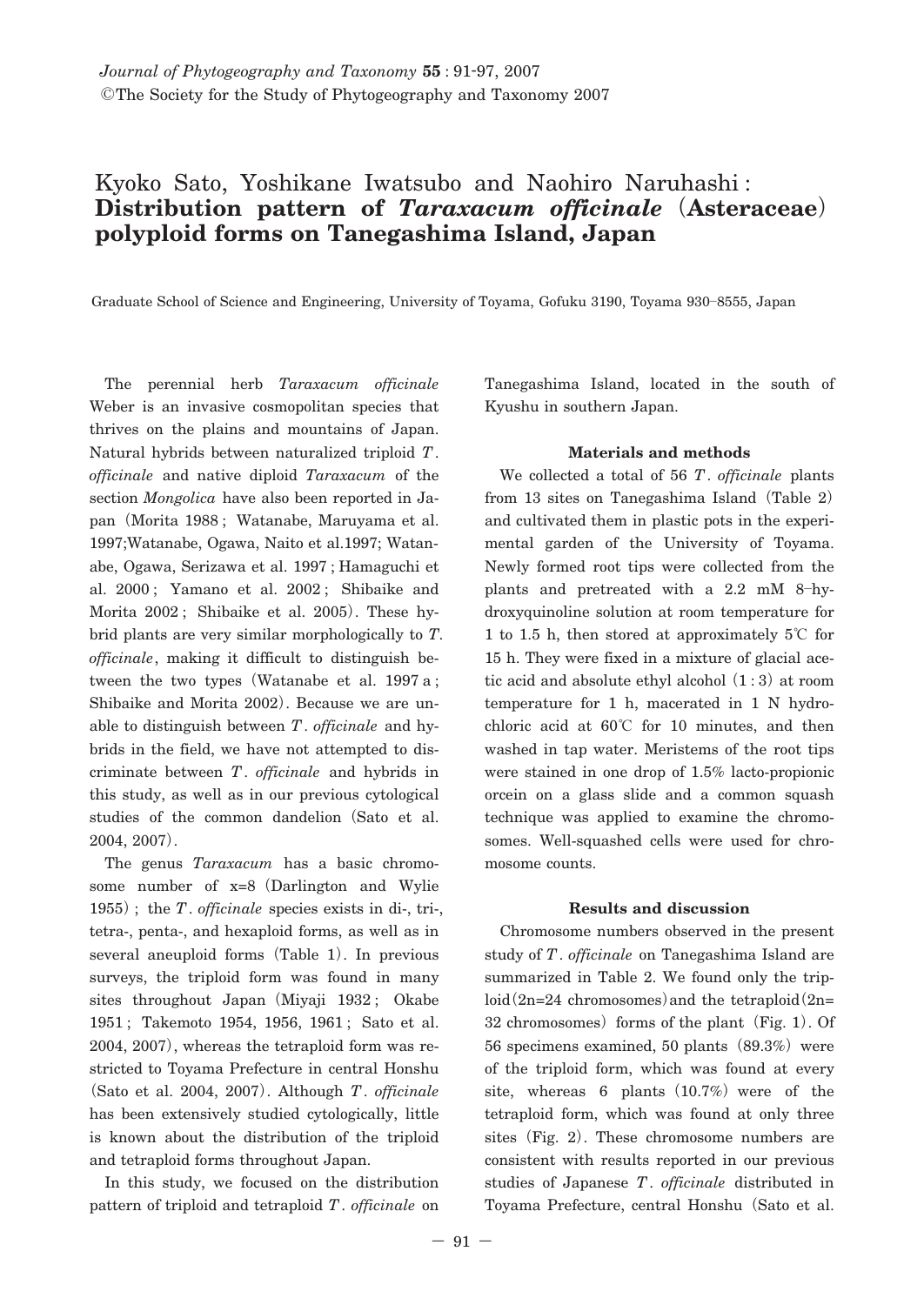|  |  |  | Table 1. The chromosome numbers reported previously of Taraxacum officinale |  |
|--|--|--|-----------------------------------------------------------------------------|--|
|  |  |  |                                                                             |  |

| n      | $_{\rm 2n}$                | Previous reports                                   |                        |
|--------|----------------------------|----------------------------------------------------|------------------------|
|        | $24 - 26$                  | Juel                                               | 1905                   |
|        | $22 - 24$                  | Heitz                                              | 1926                   |
|        | 24                         | Miyaji                                             | 1932                   |
|        | 24                         | Poddubnaja-Arnoldi and Dianowa                     | 1934                   |
| 12, 16 |                            | Tischler                                           | 1934                   |
|        | 24                         | Poddubnaja-Arnoldi and Dianowa (sec. Fedorov 1969) | 1937                   |
| 12, 16 |                            | Rohweder                                           | 1937                   |
| 12     |                            | Tischler                                           | 1937                   |
|        | 24                         | Pólya                                              | 1950                   |
|        | 24                         | Okabe                                              | 1951                   |
|        | $24, 24 + 2B$              | Takemoto                                           | 1954                   |
|        | 24, 26                     | Takemoto                                           | 1956                   |
|        | 24                         | Malecka                                            | 1958, 1962, 1968, 1971 |
|        | 24                         | Mulligan                                           | 1959                   |
|        | 16, 18, 24, 32, 34, 36, 37 | Fürnkranz                                          | 1960                   |
| 4      | 8, 9                       | Panigrahi and Kamathy                              | 1960                   |
|        | 24                         | Takemoto                                           | 1961                   |
|        | 8                          | Sharma and Chatterjee                              | 1961                   |
|        | 24                         | Koul (as $8$ II+ $8$ I and 24)                     | 1963                   |
| 12     | 24                         | Koul                                               | 1964                   |
|        | 24, 27, 32                 | Mehra et al.                                       | 1965                   |
|        | $16, 21-23, 24$            | Fürnkranz                                          | 1966                   |
|        | 24                         | Sharma and Sarkar (sec. Moore 1973)                | $1967 - 68$            |
|        | 24                         | Chuhsanova et al.                                  | 1968                   |
|        | 24                         | Taylor and Mulligan                                | 1968                   |
|        | 24, 32                     | Chatterjee and Sharma                              | 1969                   |
|        | 24, 26, 27, 32, 40, 44, 48 | Gill                                               | 1969                   |
|        | 40                         | Mehra and Remanandan                               | 1969                   |
|        | 24                         | Arevshatian                                        | 1970, 1973             |
|        | 24                         | Lee                                                | 1970                   |
|        | 24                         | Lee and Oh                                         | 1970                   |
|        | 24                         | Murín and Váchová                                  | 1970                   |
| 24     |                            | Sharma (sec. Goldblatt 1981)                       | 1970                   |
|        | 24, 26, 40                 | Fernandes and Queirós                              | 1971                   |
|        | 24                         | Lovka et al.                                       | 1971                   |
|        | 24                         | Kartashova et al.                                  | 1974                   |
|        | 24                         | Kartashova et al. (sec. Goldblatt 1988)            | 1974                   |
|        | 22                         | Belaeva and Siplivinsky                            | 1975                   |
|        | 24                         | Magulaev (sec. Goldblatt 1981)                     | 1976                   |
|        | 24                         | Peng and Hsu                                       | 1977, 1978             |
|        | 24                         | van Loon and de Jong                               | 1978                   |
|        | 24                         | Kliphuis and Wieffering                            | 1979                   |
|        | $24\,$                     | Mulligan (as 24 I to 16 I +1 II+2 III)             | 1984                   |
|        | 24+2B                      | Dmitrieva and Parfenov                             | 1985                   |
|        | 24                         | Krasnikov                                          | 1986                   |
|        | 26                         | Gupta and Garg                                     | 1987                   |
|        | 24, 32                     | Lavrenko and Serditov                              | 1987                   |
|        | $24 + 2B$                  | Parfenov and Dmitrieva                             | 1987                   |
|        | 32                         | Lavrenko et al.                                    | 1988                   |
|        | 26                         | Gupta et al.                                       | 1989                   |
|        | $24 + 1B$                  | Krasnikov (sec. Goldblatt and Johnson 1996)        | 1990                   |
|        | 24                         | Luque and Díaz Lifante                             | 1991                   |
|        | 24, 32                     | Zhai and An                                        | 1996                   |
|        | 24, 32                     | Zhai et al.                                        | 1997                   |
|        | 24, 24+2B                  | Dmitrieva (sec. Goldblatt and Johnson 2006)        | 2000                   |
|        | 16, 24, 32                 | Kashin et al.                                      | 2003                   |
|        | 24, 32                     | Sato et al.                                        | 2004, 2007             |

Modified from Sato et al**.(**2007**)**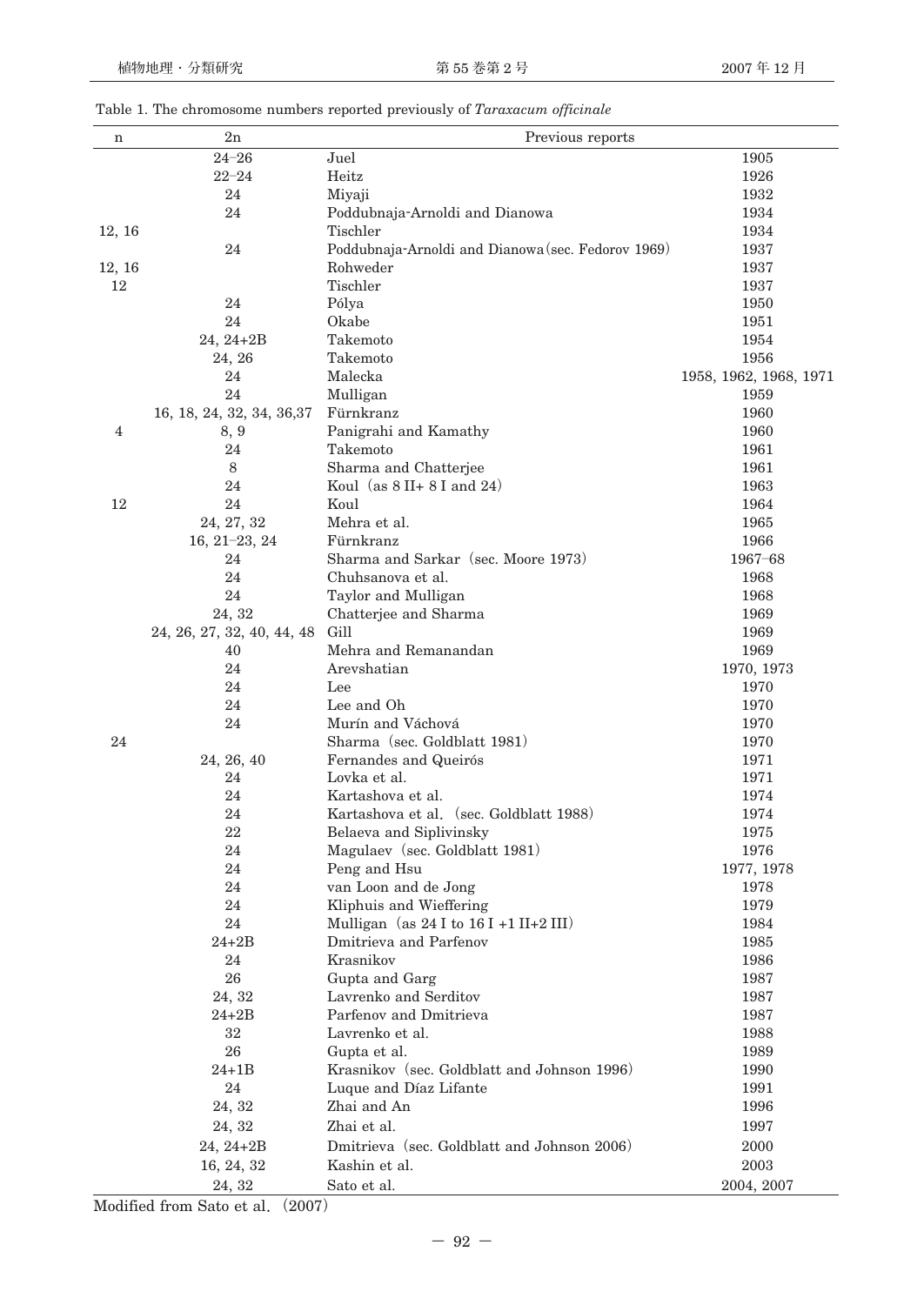|                |                            | Number of individuals |              |                |  |
|----------------|----------------------------|-----------------------|--------------|----------------|--|
| Site number*   | Locality                   | $2n = 24$             | $2n=32$      | Total          |  |
|                | Nishinoomote City          |                       |              |                |  |
|                |                            |                       |              |                |  |
| 1              | Kunigami (1)               | 3                     | 3            | 6              |  |
| $\overline{2}$ | Kunigami (2)               | 5                     |              | $\overline{5}$ |  |
| 3              | Kunigami (3)               | 3                     |              | 3              |  |
| 4              | Nishinoomote $(1)$         | 2                     | 1            | 3              |  |
| 5              | Nishinoomote $(2)$         | $\mathbf{2}$          |              | $\overline{2}$ |  |
| 6              | Sumiyoshi                  | $\mathbf{2}$          | $\mathbf{2}$ | 4              |  |
|                | Nakatane-cho, Kumage-gun   |                       |              |                |  |
| 7              | Noma                       | 3                     |              | 3              |  |
| 8              | Sakai                      | 4                     |              | 4              |  |
|                |                            |                       |              |                |  |
|                | Minamitane-cho, Kumage-gun |                       |              |                |  |
| 9              | Shimama                    | 7                     |              | 7              |  |
| 10             | Nakanokami (1)             | 4                     |              | 4              |  |
| 11             | Nakanokami (2)             | 6                     |              | 6              |  |
| 12             | Nishino                    | 3                     |              | 3              |  |
| 13             | Nakanoshimo                | 6                     |              | 6              |  |
|                |                            |                       |              |                |  |
|                | Total                      | 50                    | 6            | 56             |  |

Table 2. Chromosome numbers and collection data of *Taraxacum officinale* in Tanegashima Island

\*Site number is in accord with that in Fig. 2.

2007**)**. In this study, the triploid form of *T*. *officinale* was found at every site examined, whereas the tetraploid form was restricted to sites in the northern part of Tanegashima Island **(**Fig. 2**)**. In contrast, both triploid and tetraploid forms of *T*. *officinale* are distributed throughout the plains of Toyama Prefecture**(**Sato et al. 2007**)**. These distinct distribution patterns suggest that the triploid form was introduced first and spread throughout the entire island the tetraploid plant naturalized in the northern part of Tanegashima Island at a later time.

Triploid *T*. *officinale* has been reported in many localities throughout Japan, whereas the tetraploid form, along with the triploid form, had been observed only in Toyama Prefecture. In the present study we identify Tanegashima Island as another locality for both triploid and tetraploid forms of *T*. *officinale*. Since tetraploid plants were found in Toyama Prefecture and Tanegashima Island, there is a possibility that tetraploid plants are distributed between the two regions. Additional cytological studies are clearly necessary to more thoroughly character-



Fig. 1. Photographs of somatic metaphase chromosomes of *Taraxacum officinale* collected from Tanegashima Island. A : 2n=24**(**triploid**)**. B : 2n=32**(**tetraploid**)**. Bar indicates 5 μm.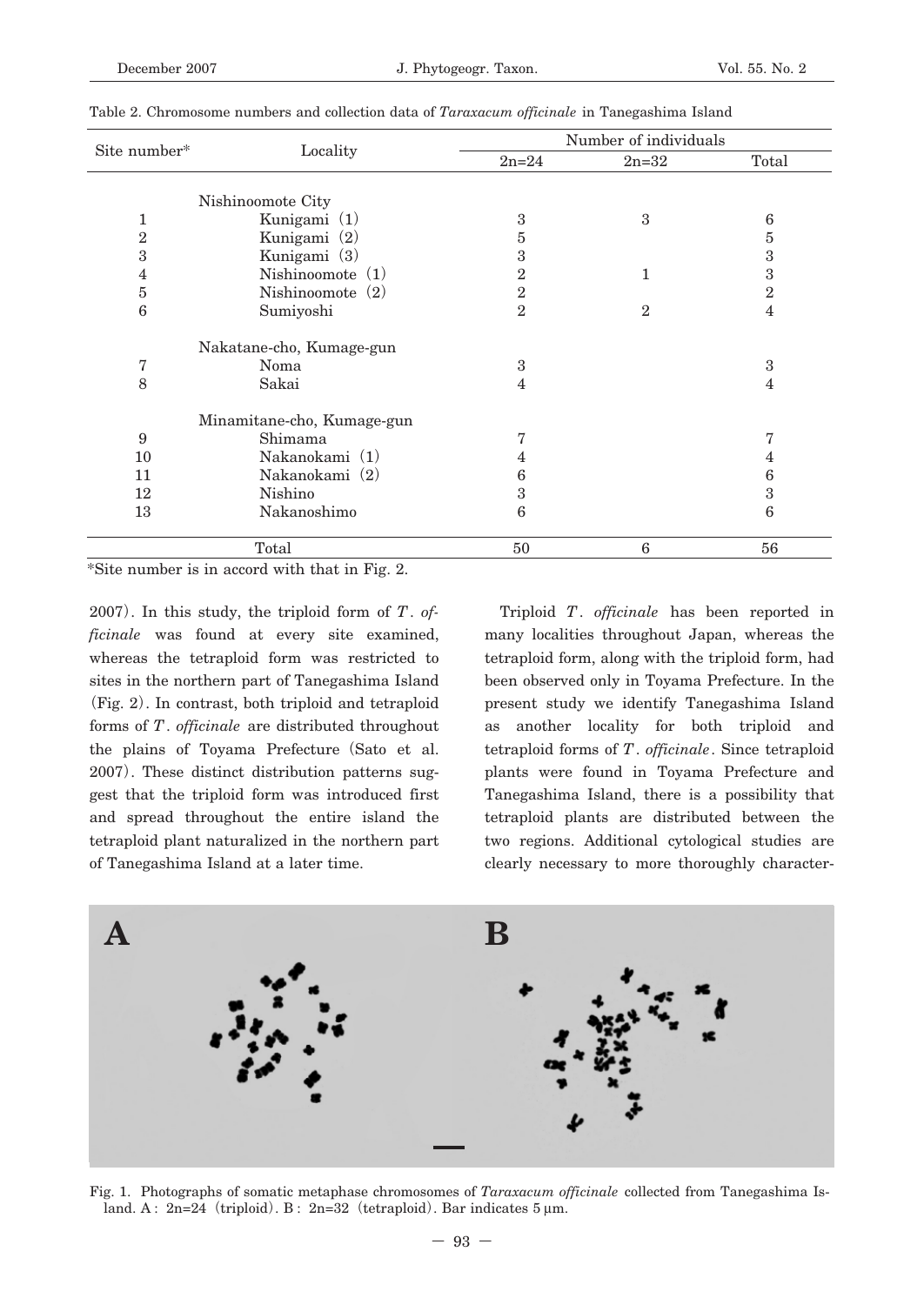

Fig. 2. Distribution of *Taraxacum officinale* in Tanegashima Island. 1\* : Kunigami**(**1**)**. 2 : Kunigami**(**2**)**. 3 : Kunigami**(**3**)**. 4\* : Nishinoomote**(**1**)**. 5 : Nishinoomote**(**2**)**. 6\* : Sumiyoshi. 7 : Noma. 8 : Sakai. 9 : Shimama. 10 : Nakanokami**(**1**)**. 11 : Nakanokami**(**2**)**. 12 : Nishino. 13 : Nakanoshimo. \* Sites found tetraploid plants. Bar indicates 5 km.

ize the distribution patterns of *T*. *officinale* polyploid forms throughout western Japan.

### **References**

- Arevshatian, I. G. 1970. New data on the chromosome numbers of *Taraxacum* Weber species from Armenia. Bot. Zhurn. **55** : 1167**―**1170.**(**in Russian**)**
- Arevshatian, I. G. 1973. Numbers of chromosomes and sizes of microspores of *Taraxacum* Weber in Armenia. Biol. J. Armenii **26(**3**)**: 38 **―**43.**(**in Russian**)**
- Belaeva, V. A. and Siplivinsky, V. N. 1975. Chromosome numbers and taxonomy of some species of Baikal flora. Bot. Zhurn. **60** : 864**―**872. **(**in Russian**)**
- Chatterjee, T. and Sharma, A. K. 1969. Cytotaxonomy of Cichorieae. Genetica **40** : 577**―**590.
- Chuhsanova, N. A., Svechnikova, L. I. and Alex-

androva, T. V. 1968. Data on karyology of the family Compositae Giseke. Tsitologiia **10** : 198 **―**206.**(**in Russian with English summary**)**

- Darlington, C. D. and Wylie, A. P. 1955. Chromosome atlas of flowering plants, 2 nd. ed. p. 249. George Allen and Unwin, London.
- Dmitrieva, S. A. and Parfenov, V. I. 1985. Kariologicheskaja kharakteristika nekotorykh vidov poleznykh rastenij flory Belorussii. Izv. Akad. Nauk. Beloruussk. SSR. Ser. Biol. Nauk **6** : 3**―**8.**(**in Russian**)**
- Fedorov, A. A. 1969. Chromosome numbers of flowering plants. p. 141. Komar. Bot. Inst., Acad. Sci. U.S.S.R., Leningrad.**(**in Russian**)**
- Fernandes, A. and Queirós, M. 1971. Contribution à la connaissance cytotaxinomique des Spermatophyta du Portugal. II. Compositae. Bol. Soc. Brot. **45(**ser. 2**)**: 5**―**121.
- Fürnkranz, D. 1960. Cytogenetische Untersuchungen an *Taraxacum* im Raume von Wien. Österreich. Bot. Zeitschr. **107** : 310**―**350.
- Fürnkranz, D. 1966. Untersuchungen an Populationen des *Taraxacum*-*officinale*-Komplexes im Kontaktgebiet der diploiden und polyploiden Biotypen. Österreich. Bot. Zeitschr. **113** : 427**―** 447.
- Gill, L. S. 1969. A note on the cytomorphology of *Taraxacum officinale* complex from N. W. Himalayas. Bull. Bot. Surv. India **11** : 205**―**206.
- Goldblatt, P.**(**ed.**)**. 1981. Index to plant chromosome numbers 1975**―**1978. p.138. Missouri Botanical Garden, St. Louis.
- Goldblatt, P.**(**ed.**)**. 1988. Index to plant chromosome numbers 1984**―**1985. p.64. Missouri Botanical Garden, St. Louis.
- Goldblatt, P. and Johnson, D. E.**(**eds.**)**. 1996. Index to plant chromosome numbers 1992**―**1993. p.69. Missouri Botanical Garden, St. Louis.
- Goldblatt, P. and Johnson, D. E.**(**eds.**)**. 2006. Index to plant chromosome numbers 2001**―**2003. p.56. Missouri Botanical Garden, St. Louis.
- Gupta, R. C. and Garg, R. K. 1987. Bir, S. S. **(**ed.**)**. SOCGI plant chromosome number reports-IV. J. Cytol. Genet. **22** : 162**―**163.
- Gupta, R. C., Gill, B. S. and Grag, R. K. 1989. Chromosomal conspectus of western Himalayan Compositae. Aspects Plant Sci. New Delhi **11** : 427**―**437.

Hamaguchi, T., Watanabe, M., Yamaguchi, N.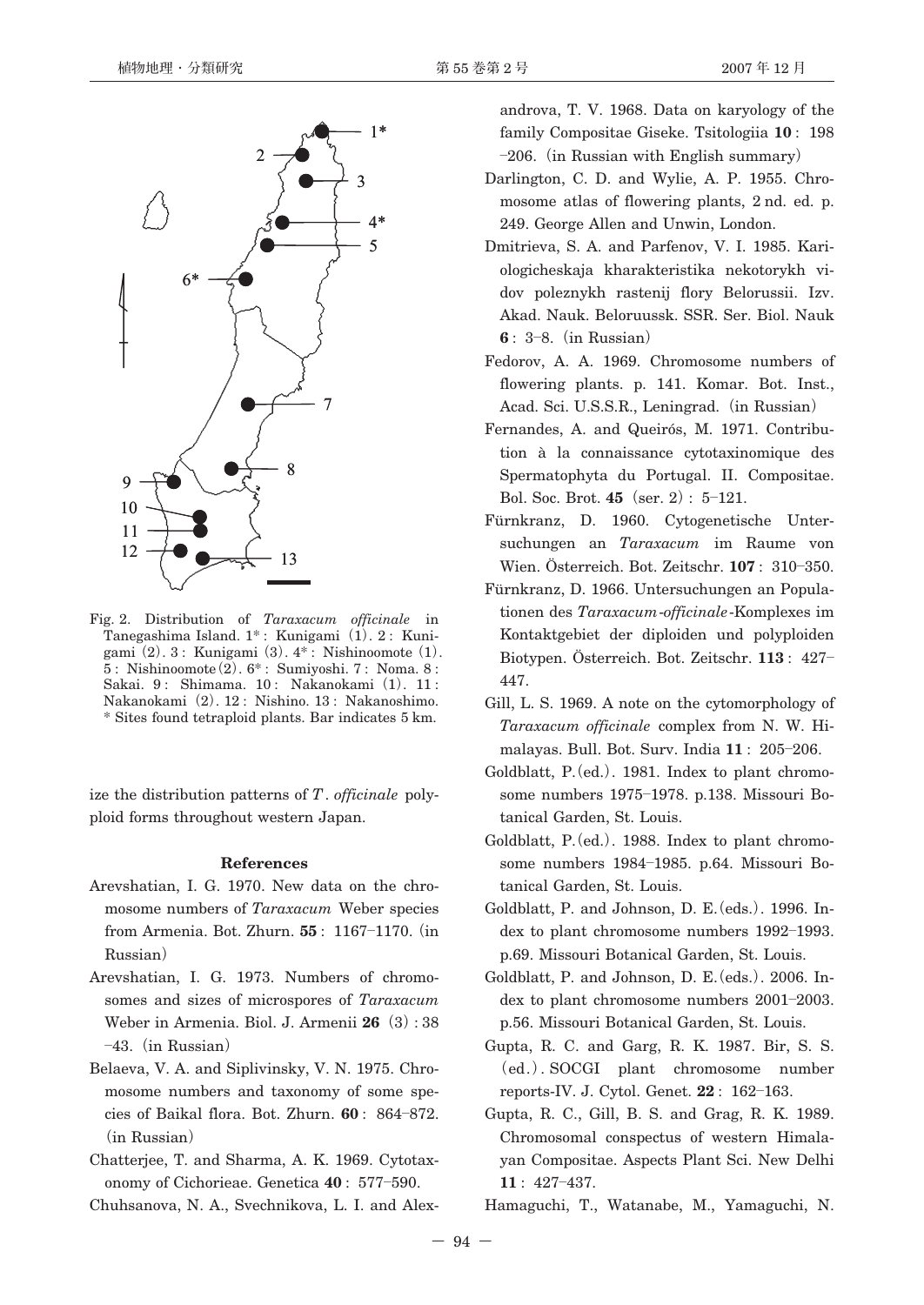and Serizawa, S. 2000. Distribution of hybridized alien dandelions in Hiratsuka City, Kanagawa Prefecture. Nat. Hist. Rep. Kanagawa **(**21**)**: 7**―**12.**(**in Japanese**)**

- Heitz, E. 1926. Der Nachweis der Chromosomen. Vergleichende Studien über ihre Zahl, Grösse und Form im Pflanzenreich. I. Zeitschr. Bot. **18** : 625**―**681.
- Juel, H. O. 1905. Die Tetradenteilungen bei *Taraxacum* und anderen Cichorieen. K. Svenska Vetenskaps-Akad. Handl. **39(**4**)** : 1**―**21, pls. 1**―**3.
- Kartashova, N. N., Malakhova, L. A. and Kozlova, A. A. 1974. Study of the chromosome of the representatives of the Ob region flora. I. Number of chromosomes of the Tomsk district. Nauch. Dokl. Vyssh. Shk., Biol. Nauk. **4** : 114**―** 119.**(**in Russian**)**
- Kashin, A. S., Demotshco, Yu. A. and Martinova, V. S. 2003. Karyotypic variation in population of apomictic and sexual species of agamic complexes of Asteraceae. Bot. Zhurn. **88** : 35**―**51. **(**in Russian with English summary**)**
- Kliphuis, E. and Wieffering, J. H. 1979. Löve**,**Á. **(** ed . **)**. IOPB chromosome number reports LXIV. Taxon **28** : 391**―**408.
- Koul, M. L. H. 1963. Cytology of some Composites. J. Sci. Res. Banaras Hindu Univ. **14** : 20**―** 22.
- Koul, M. L. H. 1964. Chromosome numbers in some medicinal composites. Proc. Ind. Acad. Sci. B. **59** : 72**―**76, pl. I.
- Krasnikov, A. A. 1986. Chromosome numbers of *Taraxacum officinale***(**Asteraceae**)**from Kurgan, Omsk and Tumen Regions. Bot. Zhurn. **71** : 115**―**116.**(**in Russian**)**
- Lavrenko, A. N. and Serditov, N. P. 1987. Chromosome numbers in some members of Urals flora**(**the Komi Autonomous Soviet Socialist Republic **)**. Bot. Zhurn. **72**: 846**―**847.**(**in Russian**)**
- Lavrenko, A. N., Serditov, N. P. and Ulle, Z. G. 1988. Chromosome numbers in some species of Asparagaceae, Asteraceae and Ranunculaceae from the north Urals**(**Komi ASSR**)**. Bot. Zhurn. **73** : 605**―**607.**(**in Russian**)**
- Lee, Y. N. 1970. Chromosome number of flowering plants in Korea**(**3**)**. J. Korean Res. Inst. Better Living **5** : 127**―**129, pls. 1**―**3.
- Lee, Y. N. and Oh, Y. C. 1970. Taxonomic study on genus *Taraxacum* in South Korea. J. Korean Res. Inst. Better Living **4** : 63**―**68, pls. 1**―** 2.**(**in Korean with English summary**)**
- Lovka, M., Sušnik, F. Löve, Á. and Löve, D. 1971. Löve, Á.**(**ed.**)**. IOPB chromosome number reports XXXIV. Taxon **20** : 785**―**797.
- Luque, T. and Díaz Lifante, Z. 1991. Chromosome numbers of plants collected during Iter Mediterraneum I in the SE of Spain. Bocconea **1** : 303**―**364.
- Malecka, J. 1958. Chromosome numbers of some *Taraxacum*-species in Poland. Acta Biol. Cracov., Ser. Bot. **1** : 55**―**56.
- Malecka, J. 1962. Cytological studies in the genus *Taraxacum*. Acta Biol. Cracov., Ser. Bot. **5** : 117**―**136, pls. 21**―**22.
- Malecka, J. 1968. Löve, Á.**(**ed.**)**. IOPB chromosome number reports XVIII. Taxon : **17** : 419**―** 422.
- Malecka, J. 1971. Cyto-taxonomical and embryological investigations on a natural hybrid between *Taraxacum kok-saghyz* Rodin and *T*. *officinale* Weber and their putative parent species. Acta Biol. Cracov., Ser. Bot. **14** : 179**―**197, pls. 27**―**29.
- Mehra, P. N., Gill, B. S., Mehta, J. K. and Sidhu, S. S. 1965. Cytological investigations on the Indian Compositae. I. North-Indian taxa. Caryologia **18** : 35**―**68.
- Mehra, P. N. and Remanandan, P. 1969. Löve, Á. **(**ed.**)**. IOPB chromosome number reports XXII. Taxon **18** : 433**―**442.
- Miyaji, Y. 1932. On the chromosome numbers in the genus *Taraxacum*. Bot. Mag. Tokyo **46** : 406**―**408.**(**in Japanese**)**
- Moore, R. J.**(**ed.**)**. 1973. Index to plant chromosome numbers 1967**―**1971. p.430. International Bureau for Plant Taxonomy and Nomenclature, Utrecht.
- Morita, T. 1988. Recent topics about *Taraxacum* agamosperms. Collect. Breed. **50** : 128**―**132.**(**in Japanese**)**
- Mulligan, G. A. 1959. Chromosome numbers of Canadian weeds. II. Can. J. Bot. **37** : 81**―**92.
- Mulligan, G. A. 1984. Chromosome numbers of some plants native and naturalized in Canada. Nat. Canad. **111** : 447**―**449.

Murín, A. and Váchová, M. 1970. Májovsky, J. ′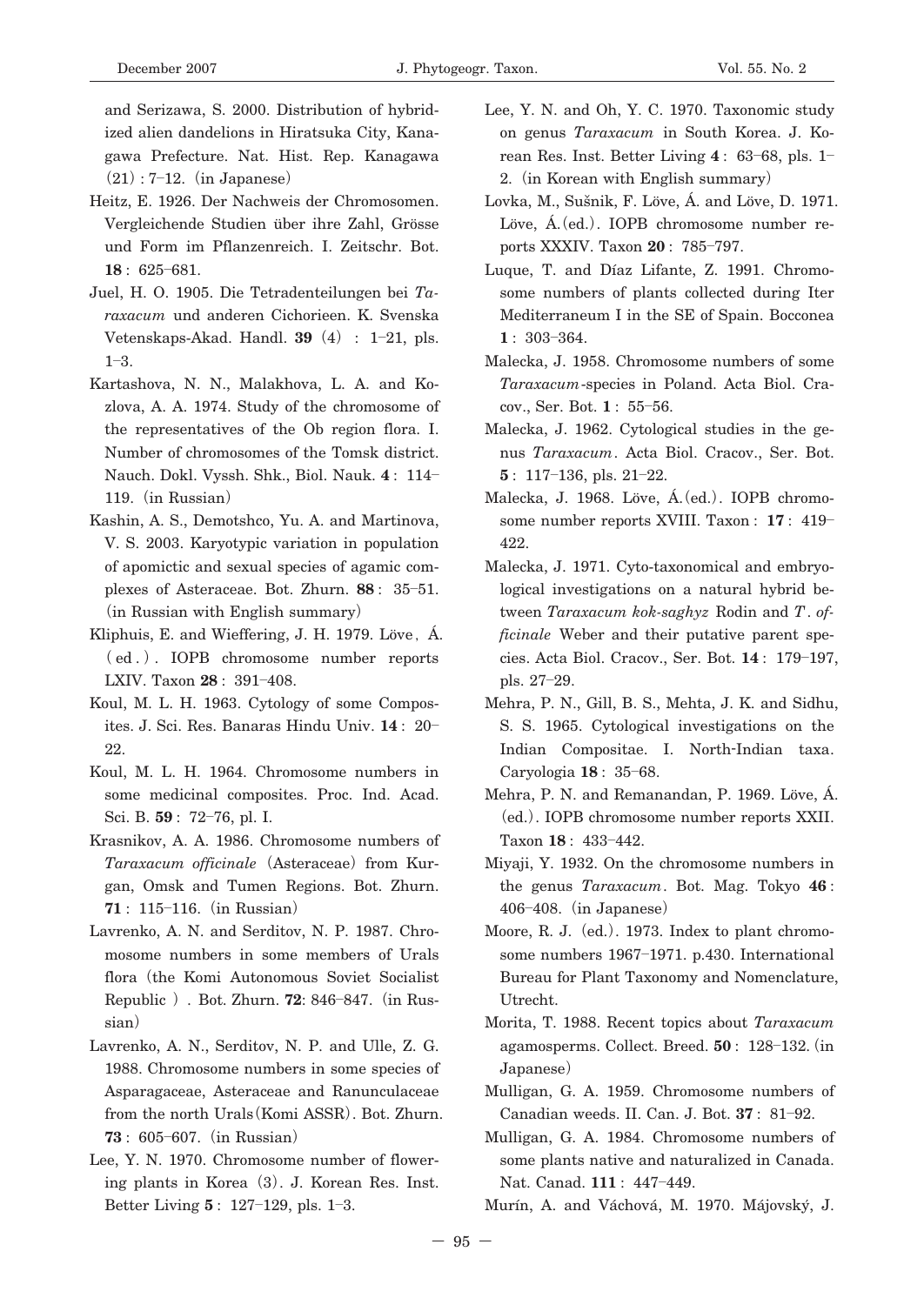**(**ed.**)**. Index of chromosome numbers of Slovakian flora Part 1. Acta Fac. Rerum Nat. Univ. Comen. Bot. **16** : 1**―**26.

- Okabe, S. 1951. On the chromosome numbers in Asiatic species of *Taraxacum*. Okada, K.**(**ed.**)**. Papers from the coordinating committee for research in genetices 2, pp. 3**―**6. Coordinating Committee for Research in Genetics, Tokyo. **(**in Japanese with English summary**)**
- Panigrahi, G. and Kamathy, R. V. 1960. Studies on Indian biotypes of *Taraxacum officinale* Weber. Proc. Ind. Sci. Congr. **47** : 74.
- Parfenov, V. I. and Dmitrieva, S. A. 1987. Kariologicheskaja kharakteristika predstavitelej flory sosudistykh rastenij Berezinskogo Biosfernogo Zapovednika. II. Zapov. Belorussii Issl. **11** : 62**―**69.**(**in Russian**)**
- Peng, C.-I. and Hsu, C.-C. 1977. Löve, Á.**(**ed.**)**. IOPB chromosome number reports LVIII. Taxon **26** : 557**―**565.
- Peng, C.-I. and Hsu, C.-C. 1978. Chromosome numbers in Taiwan Compositae. Bot. Bull. Acad. Sin. **19** : 53**―**66.
- Poddubnaja-Arnoldi, V. and Dianowa, V. 1934. Eine zytoembryologische Untersuchung einiger Arten der Gattung *Taraxacum*. Planta **23** : 19 **―**46.
- Pólya, L. 1950. Magyarországi növényfajok kromoszómaszámai II. Ann. Biol. Univ. Debreceniensis **1** : 46**―**56.
- Rohweder, H. 1937. Versuch zur Erfassung der mengenmässigen Bedeckung des Darss und Zingst mit polyploiden Pflanzen. Ein Beitrag zur Bedeutung der Polyploidie bei der Eroberung neuer Lebensräume. Planta **27** : 500**―**549.
- Sato, K., Iwatsubo, Y., Watanabe, M. and Ohta, M. 2004. *Taraxacum officinale* complex in Mt. Tateyama. Bull. Toyama Sci. Mus.**(**27**)**: 53**―** 60.**(**in Japanese with English summary**)**
- Sato, K., Iwatsubo, Y., Watanabe, M., Serizawa, S. and Naruhashi, N. 2007. Chromosome numbers of *Taraxacum officinale***(**Asteraceae**)**in Toyama Prefecture, central Japan. J. Phytogeogr.Taxon. **55** : 1**―**7.
- Sharma, A. K. and Chatterjee, T. 1961. Structural hybridity in a diploid *Taraxacum*. Naturwissenschaften **48** : 109**―**110.
- Shibaike, H. and Morita, T. 2002. Hirogaru zasshu tanpopo. Iden **56(**2**)**: 16**―**18.**(**in Japa-

nese**)**

- Shibaike, H., Uetake, T., Kusumoto, Y., Yano. H. and Ide, M. 2005. Genetic diversity of hybrid dandelions and their clone distribution in Kanto plain. Pap. Environ. Inform. Sci.**(**19**)**: 279**―**284.**(**in Japanese with English summary**)**
- Takemoto, T. 1954. Cytological studies on *Taraxacum*. II. Jpn. J. Genet. **29** : 177.**(**in Japanese**)**
- Takemoto, T. 1956. Cytological studies on *Taraxacum*. IV. Jpn. J. Genet. **31** : 312**―**313.**(**in Japanese**)**
- Takemoto, T. 1961. Cytological studies on *Taraxacum* and *Ixeris* I. Some Japanese species of *Taraxacum*. Bull. Sch. Educ. Okayama Univ. **(**11**)**: 77**―**94.
- Taylor, R. L. and Mulligan, G. A. 1968. Flora of Queen Charlotte Islands. Part 2. p.120. Queen's Printer, Ottawa.
- Tischler, G. 1934. Die Bedeutung der Polyploidie für die Verbreitung der Angiospermen, erläutert an den Arten Schleswig-Holsteins, mit Ausblicken auf andere Florengebiete. Bot. Jahrb. Syst. **67** : 1**―**36.
- Tischler, G. 1937. Die Halligenflora der Nordsee im Lichte cytologischer Forschung. Cytologia Fujii Jub. Vol. : 162**―**170.
- van Loon, J. C. and de Jong, H. 1978. Löve, Á. **(**ed.**)**. IOPB chromosome number reports LIX. Taxon **27** : 53**―**61.
- Watanabe, M., Maruyama, Y. and Serizawa, S. 1997. Hybridization between native and alien dandelions in the western Tokai District**(**1**)**. Frequency and morphological characters of the hybrid between *Taraxacum platycarpum* and *T*. *officinale*. J. Jpn. Bot. **72** : 51**―**57.**(**in Japanese with English summary**)**
- Watanabe, M., Ogawa, M., Naito, T., Kanzaki, M., Shimomura, H. and Serizawa, S. 1997. Frequency and distribution of the hybridized alien dandelions in Osaka Prefecture. Bull. Kansai Org. Nat. Conserv. **19** : 69**―**77.**(**in Japanese**)**
- Watanabe, M., Ogawa, M., Serizawa, S., Kanzaki, M. and Yamakura, T. 1997. Intrusion of hybridized alien dandelions into the native dandelion's habitats. Acta Phytotax. Geobot. **48** : 73**―**78.**(**in Japanese with English summary**)**

Yamano, M., Shibaike, H., Hamaguchi, T. and